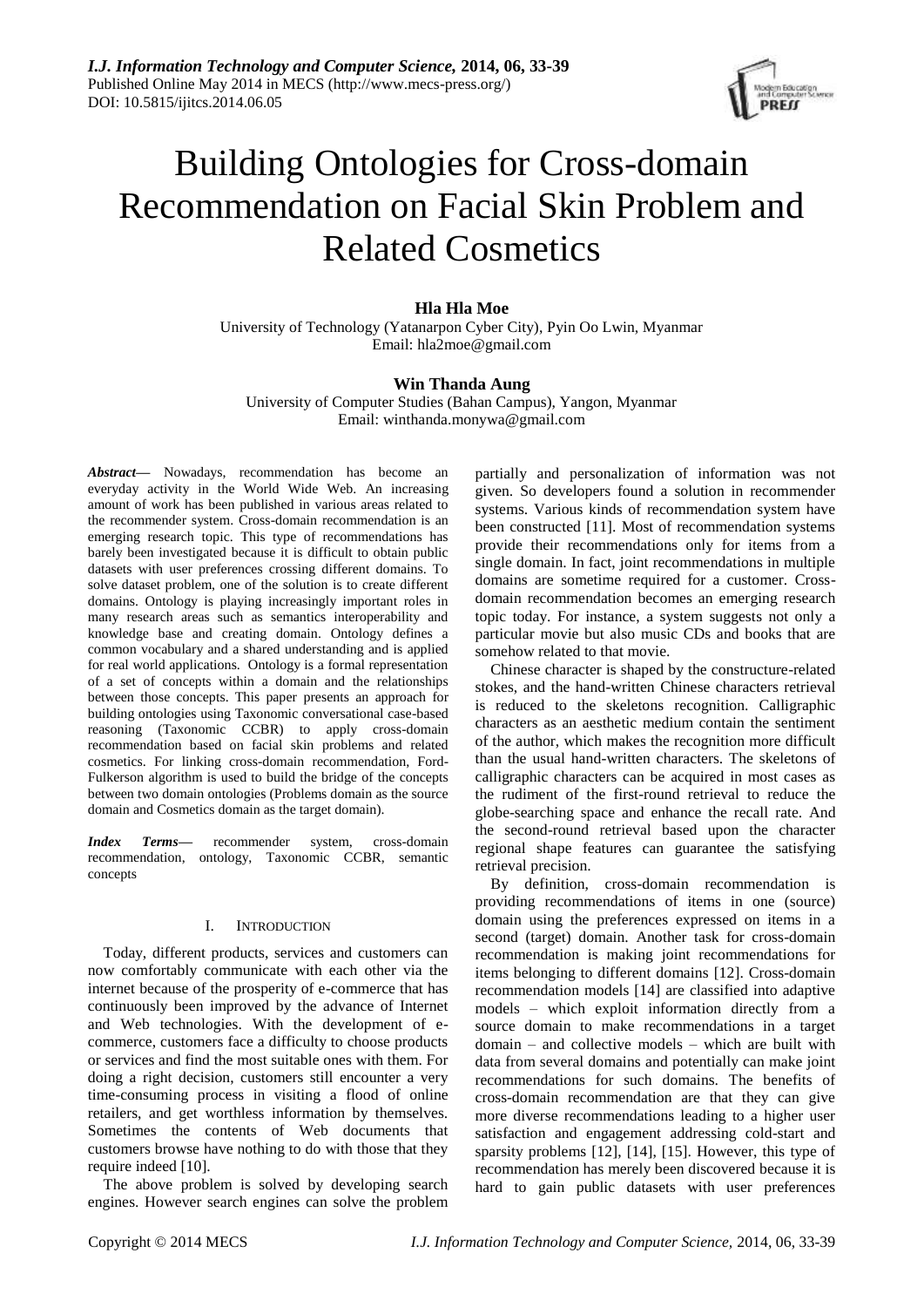crossing different domains. Building ontologies becomes an important role for solving this problem.

Ontologies have become achingly popular as a way for representing machine-readable knowledge in recent years. In computer science and information science, an ontology formally represents knowledge as a set of concepts within a domain, and the relationships between those concepts. It can be used to reason about the entities within that domain and may be used to describe the domain. In theory, an ontology is a formal, explicit specification of a shared conceptualization. An ontology renders shared vocabulary and taxonomy which models a domain with the definition of objects and/or concepts and their properties and relations. Ontologies are the structural frameworks for organizing information. The creation of domain ontologies is also fundamental to the definition and use of an enterprise architecture framework.

In this paper, an approach for building ontologies using Taxonomic conversational case-based reasoning (Taxonomic CCBR) to apply cross-domain recommendation based on facial skin problems and related cosmetics. Facial skin problems domain and cosmetics domain are required to develop cross-domain recommendations. Two ontologies for problems domain and cosmetics domain have been developed using Protégé editor. Taxonomic CCBR is used to get the feature of personalization because Taxonomic CCBR allows a partial definition of a problem by the user, identifies more clearly user's problem and gives accurate solution by conversation. It can solve one of the weaknesses of cross-domain recommendation system, lack of personalization. Cross-domain recommendation between two domains is developed by using Ford-Fulkerson algorithm building semantic bridge.

The rest of the paper is organized as follows. Section 2 describes related works on cross-domain recommender systems briefly. In section 3, system overview of the proposed system is described. Section 4 explains the implementation of the system. Section 5 mentions evaluation of the system and section 6 describes the conclusion.

## II. RELATED WORK

Cross-domain recommendation is now an interesting research field and hence and applies in many application areas and even mobile environments. Therefore, many applications of cross-domain recommendation approaches become of special interest in many ecommerce and retailer websites because it can increase customers' loyalty. Current cross-domain recommender systems does not work using Ford-Fulkerson algorithm. Previous works have been proposed in various kinds of ways.

Francesco Ricci et al. proposed an approach that automatically extracted information about two domains available in Linked Data repositories, linked items in the two domains by means of a weighted directed acyclic graph, and performed weight spreading mechanisms on such graph to identify matching items in a target domain

(music artists) from items of a source domain (places of interest) [12].

References [6] and [7] showed that Marius Kaminskas and Francesco Ricci proposed an approach which considered contextual conditions such as the user mood or location. It retrieved music that suited the user's interested place using emotional tags attached by users' population to both music and POIs. It applied a set of similarity metrics for tagged resources to establish a match between music track and POIs.

Fabian Abel et al. studied distributed form-based and tag-based user profiles, based on a large dataset aggregated from the Social Web. The performance of several cross-system user modeling strategies in the context of recommender systems is developed and evaluated to solve the cold-start problem and improve recommendation quality [13].

A generic framework to mediate the integration of data collected by several recommender systems was presented by Shlomo Berkovsky et al. They discussed four major types of mediation: cross-user, cross-item, cross-context, and cross representation. Some evaluations had shown that in certain conditions, user modeling data mediation improved the quality of recommendations, especially in the cold start of a recommender system [5].

Yue Ni and Yushun Fan proposed an approach for building reference ontologies corresponding to each domain, and then collaboration ontologies were constructed semi-automatically, OWL-S files generated from collaboration ontologies are mapped to BPEL and WSDL files respectively. In that way, the semantic information would be kept in processes and Web services, so that there was a common understanding among crossdomain cooperating enterprises [4].

A web based conversational case-based recommender system for ontology aided metadata discovery [16] was presented by David Leake et al. The approach used Conversational Case-based Reasoning (CCBR), with semantic web markup languages providing a standard form for case representation. They presented the initial efforts in designing and developing ontologies for an Earthquake Simulation Grid, to use these to guide case retrieval.

Current cross-domain recommender systems does not work using Ford-Fulkerson algorithm. One of the related works using this algorithm is proposed by Aditya Parameswaran et al. But it is a single domain recommendation system. Their goal is to recommend to the students courses that not only help satisfy constraints but that are also desirable developing increasing expressive models for course requirements and presenting a variety of schemes for both checking if the requirements are satisfied, and for making recommendations that consider the requirements [8].

## III. FLOW STEPS OF THE SYSTEM

To provide cross-domain recommendations, the system algorithm works as the following flow steps: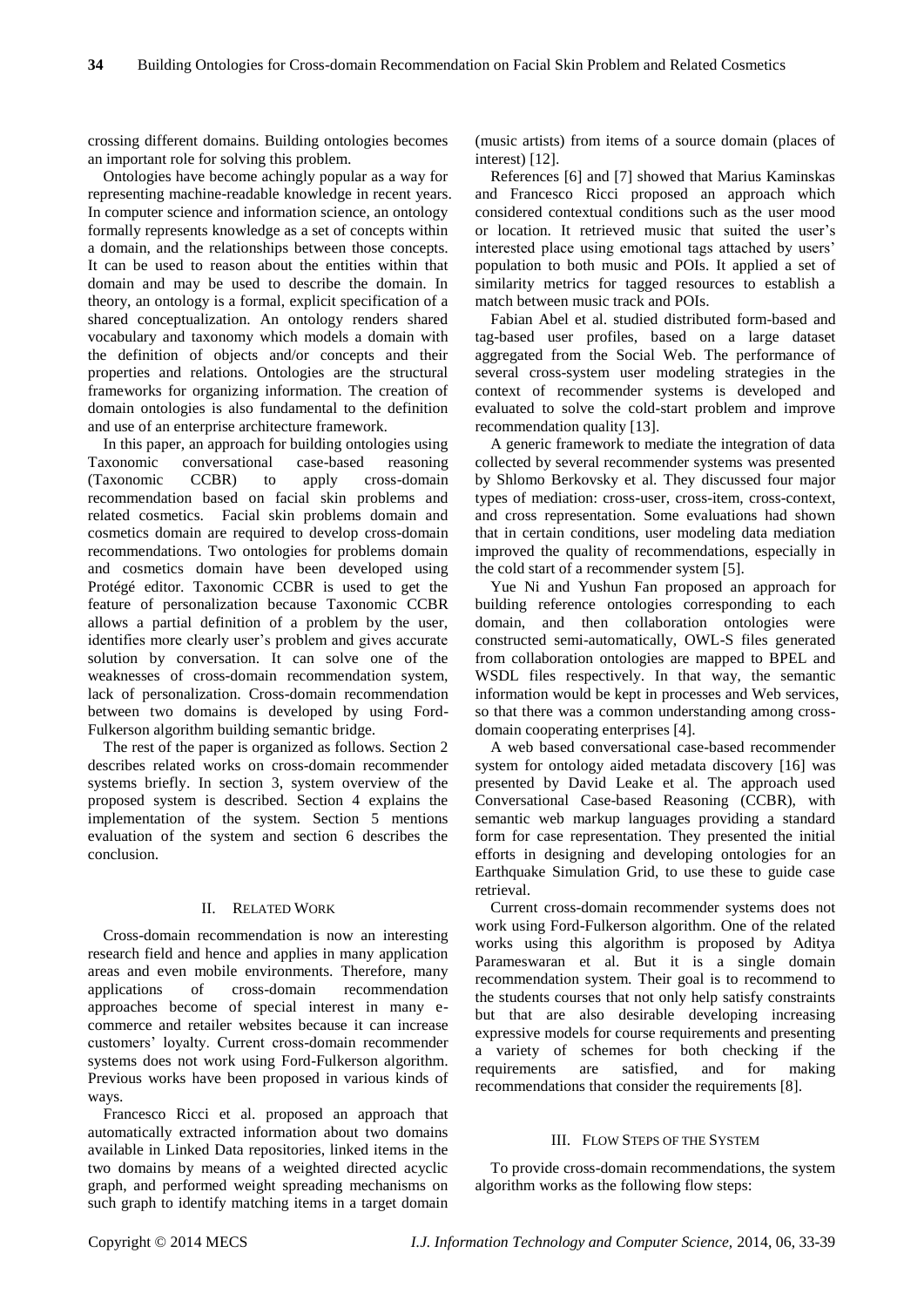- 1. User gives the initial query from the system interface.
- 2. The system retrieves cases by searching, matching and ranking using Taxonomic CCBR.
- 3. The user and the system engage in a conversation where the system selects, ranks and presents questions to the user.
- 4. The user refines his/ her problem description by answering questions from the questions that presented by the system.
- 5. The conversation and retrieval iterate until the system finds the definite problem for the user.
- 6. According this definite problem, the system links the concepts of the problem from the problem domain and the concepts of the products from the product domain in the weighted directed acyclic graph.
- 7. The system calculates the weight of each product (target node) applying the Ford-Fulkerson Algorithm and chooses the products with much weight.
- 8. Finally, the system gives personalized recommendations to the user according to the recommender score.



Fig. 1. flow diagram of the system

#### IV. IMPLEMENTATION OF THE SYSTEM

For implementing the system, there are three detail processes: building ontologies for problems and cosmetics, acquiring the definite problem from user query and recommending the cosmetics related with user problem.

## *4.1 Building Ontologies for Problems and Cosmetics Domains*

Ontologies [4], [16] are used to capture knowledge about some domain of interest. Ontology describes the concepts in the domain and also the relationships that hold between those concepts. There are two domains for problems (source) and cosmetics (target). For these domains, the system builds two ontologies using protégé editor.

Ontological engineering is a field that studies the methods and methodologies for building ontologies. It studies the ontology development process, the ontology life cycle, the method and methodologies for building ontologies and the tools suited and language that support them. It offers a direction towards solving the interoperability problems brought about by semantic obstacles, such as the obstacles related to the identification of business terms and classes. Ontological engineering is a set of tasks related to the development of ontology for a particular domain. For building ontologies has revealed that ontologists should carry out the following tasks:

Task 1: To build the glossary of terms that identifies the set of terms to be included on the ontology, their natural language definition and their synonym and acronyms.

Task 2: To build concept taxonomies to classify concepts. The output of this task could be one or more taxonomies where the concepts are classified.

Task 3: To build ad hoc binary relation diagrams to identify ad hoc relationships between concepts of the ontology and with the concepts of other ontologies.

Task 4: To build the concept dictionary, which mainly includes the concepts instance for each concept, their instance and class attributes and their ad hoc relations?

Task 5: To describe in detail each ad hoc binary relation that appears on the ad hoc binary relation diagram and on the concept dictionary.

Task 6: To describe in detail each instance attribute that appears on the concept dictionary.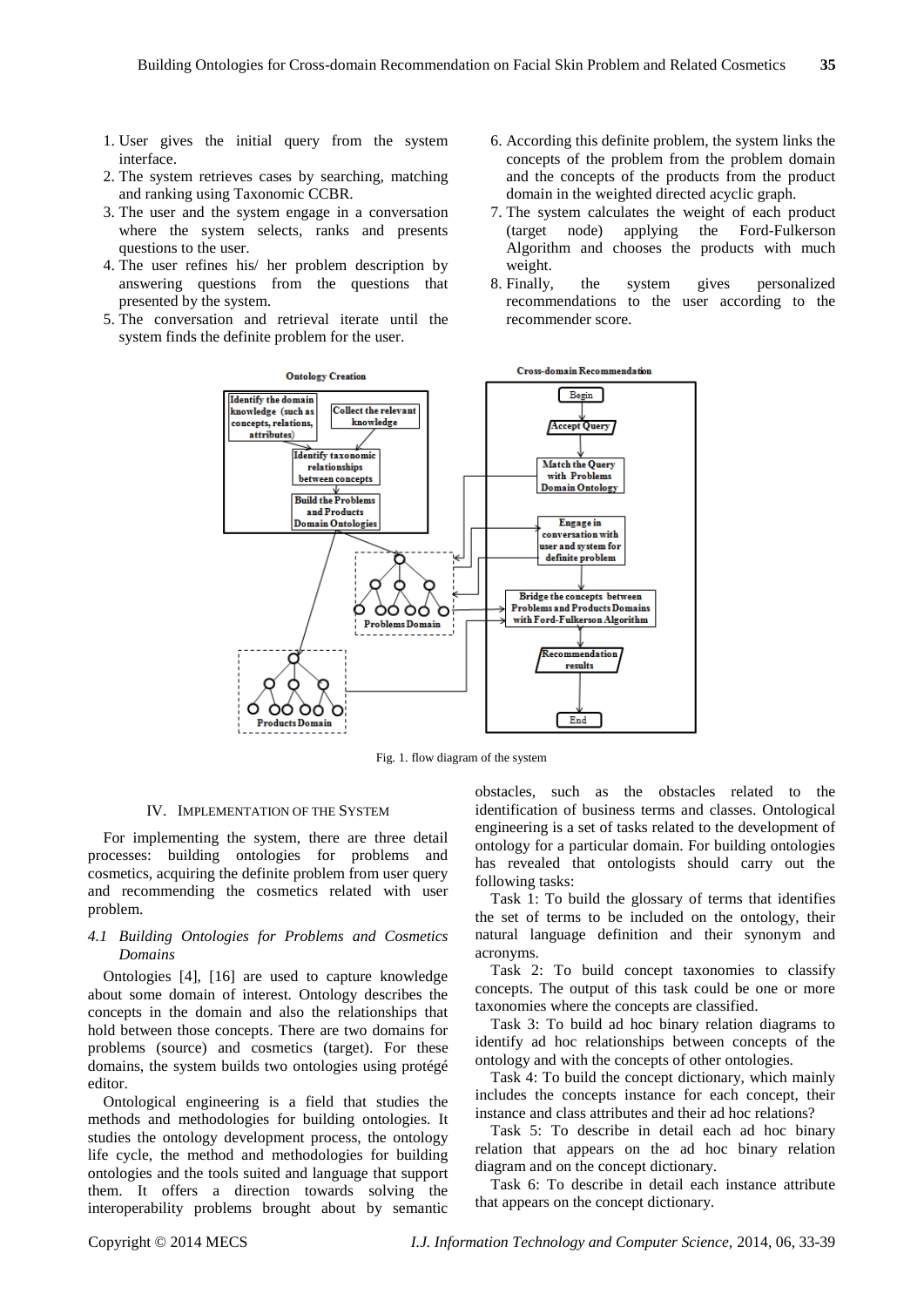Task 7: To describe in detail each class attribute that appears on the concept dictionary.

Task 8: To describe in detail each constant and to produce a constant table. Constants specify information related to the domain of knowledge, they always take the same value, and are normally used in formulas.

OWL ontologies have similar components to Protégé frame based ontologies. However, the terminology used to describe these components is slightly different from that used in Protégé. An OWL ontology consists of Individuals (Instances), Properties, and Classes, which roughly correspond to Protégé Instances, Slots and Classes.

In the system, for problems (source) domain, there are classes: QApairs, Questions, Answers, Problems and Solutions, subclasses: YesNoAnswers ConceptAnwers (subclasses of Answer), object properties: hasQuestion, hasAnswer, hasProblem, hasSolution, and isNextRelatedTo, data type properties: hasQDescription, hasADescription, hasProblemName, hasIngredients and hasIngValue and individuals for each class. Object property isNextRelatedTo is mainly used to obtain the taxonomy structure of the problems from related questions and answers in building this domain ontology.



Fig. 2. Architecture of the Problems Domain Ontology



Fig.3. Example of classes in Problems domain Ontology

For cosmetics (target) domain, there are subclasses of cosmetics: Facial Foam, Toner, Cleansing Cream, Milky Lotion and so on. They have hasIngredients, hasIngredientsValue and hasName data type properties. Moreover, class Cosmetics has to be considered the customer's contextual features with each cosmetic item.

Contextual features are considered with Place Zone, Age Level, Cosmetics Brand, Season and Price Range subclasses. There is consistsOfPlaceZone object property to connect Place Zone and Country classes.



Fig. 4. Architecture of the Cosmetics Domain Ontology

| <owl:class rdf:id="Cosmetics"></owl:class>                                      |  |  |  |  |
|---------------------------------------------------------------------------------|--|--|--|--|
| <owl:class rdf:id="PriceRange"></owl:class>                                     |  |  |  |  |
| <rdfs:subclassof></rdfs:subclassof>                                             |  |  |  |  |
| <owl:class_rdf:id="contextualfeatures"></owl:class_rdf:id="contextualfeatures"> |  |  |  |  |
|                                                                                 |  |  |  |  |
| $\langle$ /owl:Class>                                                           |  |  |  |  |
| <owl:class rdf:td="PlaceZone"></owl:class>                                      |  |  |  |  |
| <rdfs:subclassof< td=""></rdfs:subclassof<>                                     |  |  |  |  |
| rdf: resource="#ContextualFeatures"/>                                           |  |  |  |  |
| $\langle$ /owl:Class>                                                           |  |  |  |  |
| <owl:class rdf:id="MakeUp"></owl:class>                                         |  |  |  |  |
| <rdfs:subclassof rdf:resource="#Cosmetics"></rdfs:subclassof>                   |  |  |  |  |
| $\langle$ /owl:Class>                                                           |  |  |  |  |
|                                                                                 |  |  |  |  |

Fig. 5. Example of classes in Cosmetics Domain Ontology

#### *4.2 Obtaining Definite Problem from User Query*

In this stage, Taxonomic conversational case-based reasoning (Taxonomic CCBR) [1], [3] is applied based on ontological properties. The user is not expected to know exactly which type of problem the user has but the user is required to answer a set of questions such that the system identifies more clearly what his/her problem is. Given information related to the domain, the retrieval process is initiated whereby all questions in taxonomy relevant to that particular domain are presented to the user. Given the set of questions to choose from, the user can then decide to answer some of these questions. Depending on the answers provided, the system will try to find cases in which questions were answered in a similar manner. A similarity measure is used to rank cases. The questions which are present in the retrieved cases but which are still unanswered, yet are related to the problem, are then presented in a rank order to the user. The process continues until the system gets a case which includes a definite problem, personalizing the solution to her needs.

For case retrieval, Taxonomic theory is divided into two steps taking into account that each question-answer (QA) pair is a set of triples or rather an acyclic directed graph style: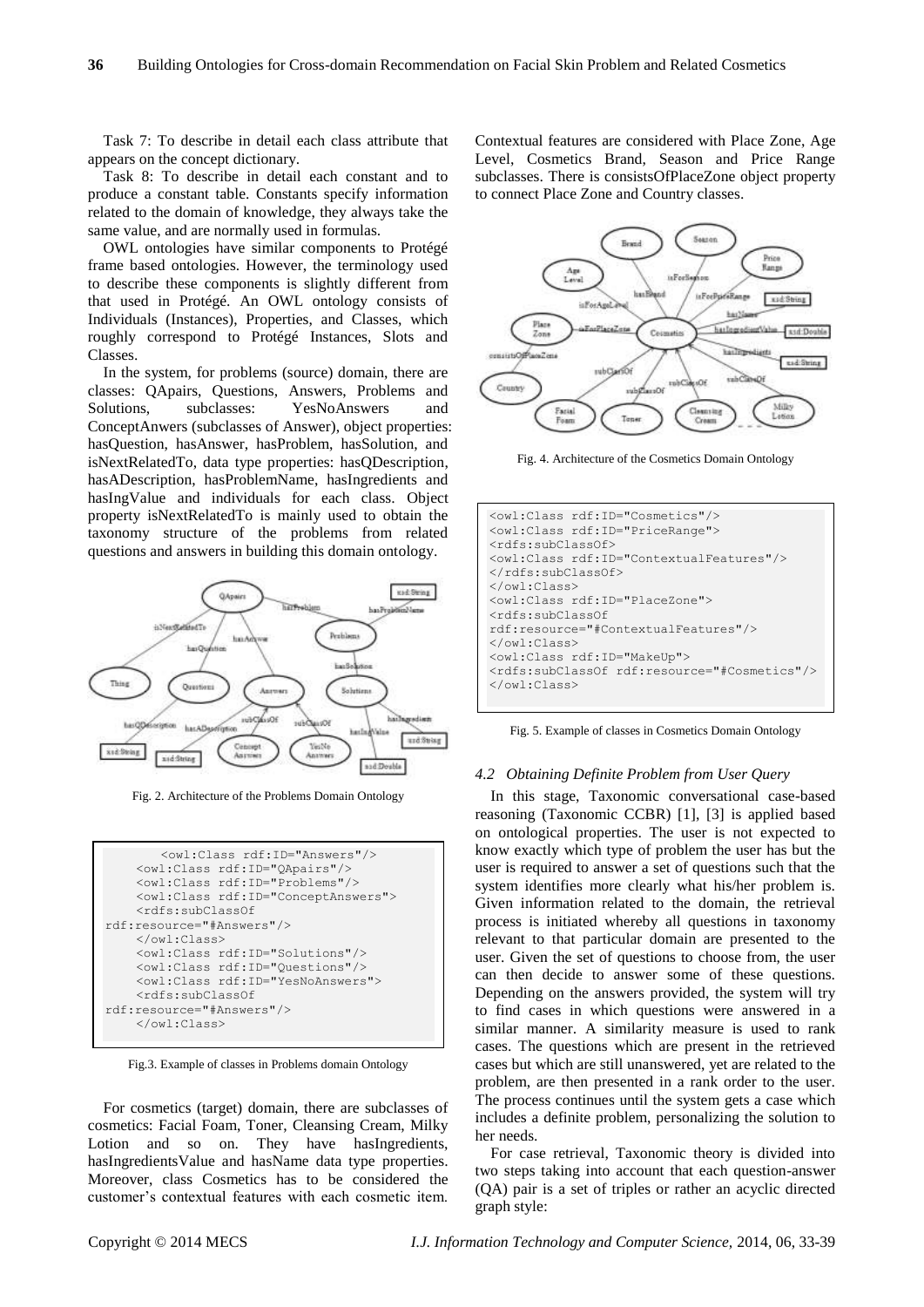(i) Similarity between question-answer pairs  
\n
$$
sim(C_{q1}, C_{q2}) = \begin{cases}\n1 & if C_{q1} \subseteq C_{q2} \\
\frac{(n+1-m)}{(n+1+m)} & if C_{q2} \subseteq C_{q1} \\
0 & otherwise\n\end{cases}
$$
\n(1)

where,

*Cq1* and *Cq2* are concepts

 $n =$  number of edges between  $C_{q1}$  and the root

 $m =$  number of edges between  $C_{q1}$  and  $C_{q2}$ 

(ii) an aggregate similarity between the user query Q and a case problem description P to retrieve the most suitable cases

$$
sim(Q, P) = \frac{\sum_{i \in Q, j \in P} sim(C_{qi}, C_{qj})}{T}
$$
\n(2)

where,

*T* represents the number of taxonomies.

Example of working in this stage is briefly described. Assume that user query is "I have acnes on my face." From searching step, it is the most similar with "Are they acnes? Yes" question-answer pair in taxonomy. Then the system gives the questions and the user answers those iteratively until the system gets the definite problem to the user. The working steps are shown in following table.

From these steps, the system can determine that the user problem is "Papules".

Table 1. Example of steps for acquiring user's definite problem

| <b>Step</b> | <b>System Question</b>                                 | <b>User</b><br>Answer |
|-------------|--------------------------------------------------------|-----------------------|
| 1           | Are they white spot?                                   | N <sub>0</sub>        |
| 2           | Are they flat spots with dark centre?                  | No                    |
| 3           | Are they inflammation?                                 | Slight                |
| 4           | Which size are they?                                   | Small                 |
| 5           | Are they pink?                                         | Yes                   |
| 6           | Are you just before and during the<br>menstrual cycle? | Yes                   |

#### *4.3 Finding Cross-domain Recommendation*

The system finds the relation between source and target domains according to the definite problem from the previous stage in with weighted directed acyclic graph.

In calculation, the weight of relations between instances is identified. According to Kirchkoff's Law [2], "everything that leaves the source must eventually get to the sink", how much flowing into the weight of each target node with Ford-Fulkerson algorithm [8], [18]. It is simple and gives accurate weight of each target node. The weight of target node is calculated by

$$
W(v_i) = \sum_{k=1}^{n} f_{k,i}, i > 1
$$
 (3)

where,  $n$  is the number of vertices and  $f$  is the weight of the flow.

The more the weight is, the better the performance of semantic relation between different domains.



Fig. 6. example of finding relations between source and target domains by DAG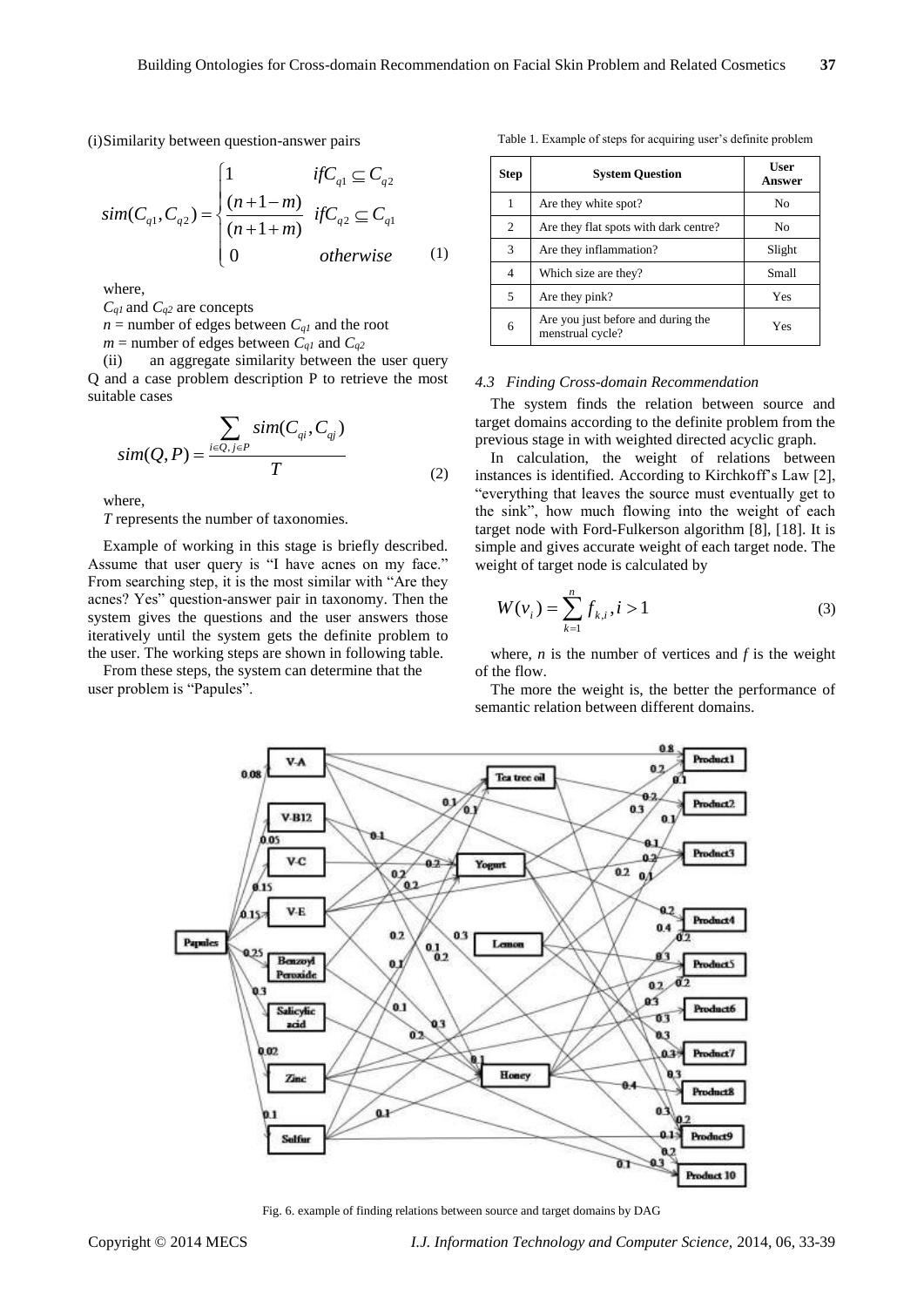By applying the Ford-Fulkerson Algorithm with the above example figure, the system gets the flow weight of each product if there is relation. The flow weight of the products is shown as Table 2.

Table 2. Table of sample product weight

| <b>Product</b> $P_i$ | Flow Weight $W(v_i)$ |
|----------------------|----------------------|
| 1                    | 0.38                 |
| $\overline{2}$       | 0.45                 |
| 3                    | 0.53                 |
| 4                    | 0.58                 |
| 5                    | 0.52                 |
| 6                    | 0.32                 |
| 7                    | 0.60                 |
| 8                    | 0.70                 |
| 9                    | 0.60                 |
| 10                   | 0.37                 |

#### *4.4 Recommendation Example*

To give recommendation to the user, the more the flow weight of each product is, the better the performance of relation between two domains. And thus, the example of recommendation product is as the following Table 3.

| <b>Recommendation</b><br><b>Product ID</b> | <b>Flow Weight</b><br>of Product |
|--------------------------------------------|----------------------------------|
| 8                                          | 0.70                             |
| 7                                          | 0.60                             |
| 9                                          | 0.60                             |
| $\overline{4}$                             | 0.58                             |
| 3                                          | 0.53                             |
| 5                                          | 0.52                             |
| $\overline{c}$                             | 0.45                             |
| 1                                          | 0.38                             |
| 10                                         | 0.37                             |
| 6                                          | 0.32                             |

Table 3: Table of recommendation product

## V. EVALUATION OF THE SYSTEM

To evaluate the quality of the recommendation product list, measures of recall and precision have been widely used in the field of recommender systems. Recall measures how many of the products in the actual customer purchase list consist of recommended products, whereas precision measures how many of the recommended products belong to the actual customer purchase list. These measures are simple to compute and intuitively appealing, however, they are in conflict, since increasing the size of the recommendation set will lead to an increase in recall, but to a decrease in precision at the same time. So a widely used combination metric called the 'F-measure' is used as the evaluation, criterion of the experiment in the paper. F-measure gives equal weight to both recall and precision, which can be computed as follow [9], [17]:

$$
[9], [17]:
$$
  
F-measure = 
$$
\frac{2 \times \text{Re call} \times \text{Pr ecision}}{\text{Re call} + \text{Precision}}
$$
 (4)

In the above formula, Recall and Precision of the recommender system can be computed respectively, according to the computing method in the literatures, so F-measure can then be computed easily. Obviously, the higher the value of F-measure is, the better the recommendation performance of the system is.

We have recommendation value  $(\alpha)$  that makes decision to recommend the products (i.e. flow weight value). The value of α will influence the value of Fmeasure and recommendation quality of the system. In order to select the suitable value of  $\alpha$ , the relevant experiment has been done. Based on the initial analysis of the experiment, the relation between the value of constant α and precision, recall and F-measure value is illustrated in Fig: 5.



Fig. 5. the relation between the value of constant  $\alpha$  and precision, recall and F-measure

#### VI. CONCLUSION

The paper presents an approach for building ontologies to provide cross-domain recommendation based on facial skin problem and related cosmetics using Taxonomic CCBR and Ford-Fulkerson algorithm. The system tends to build the framework for recommending cosmetics (target domain) related to customer's skin care problems (source domain) because skin care is the most interesting area for people today. The system is user-friendly and more accurate than the other related works. It gives more personalized recommendations and makes more profits for commercial sites. Therefore, the system becomes an interesting and successful recommender system taking the advantages of ground-truth theory and application area. Furthermore, relevant experiments have been done to verify the effectiveness of product recommender algorithm in terms of F-measure criteria between